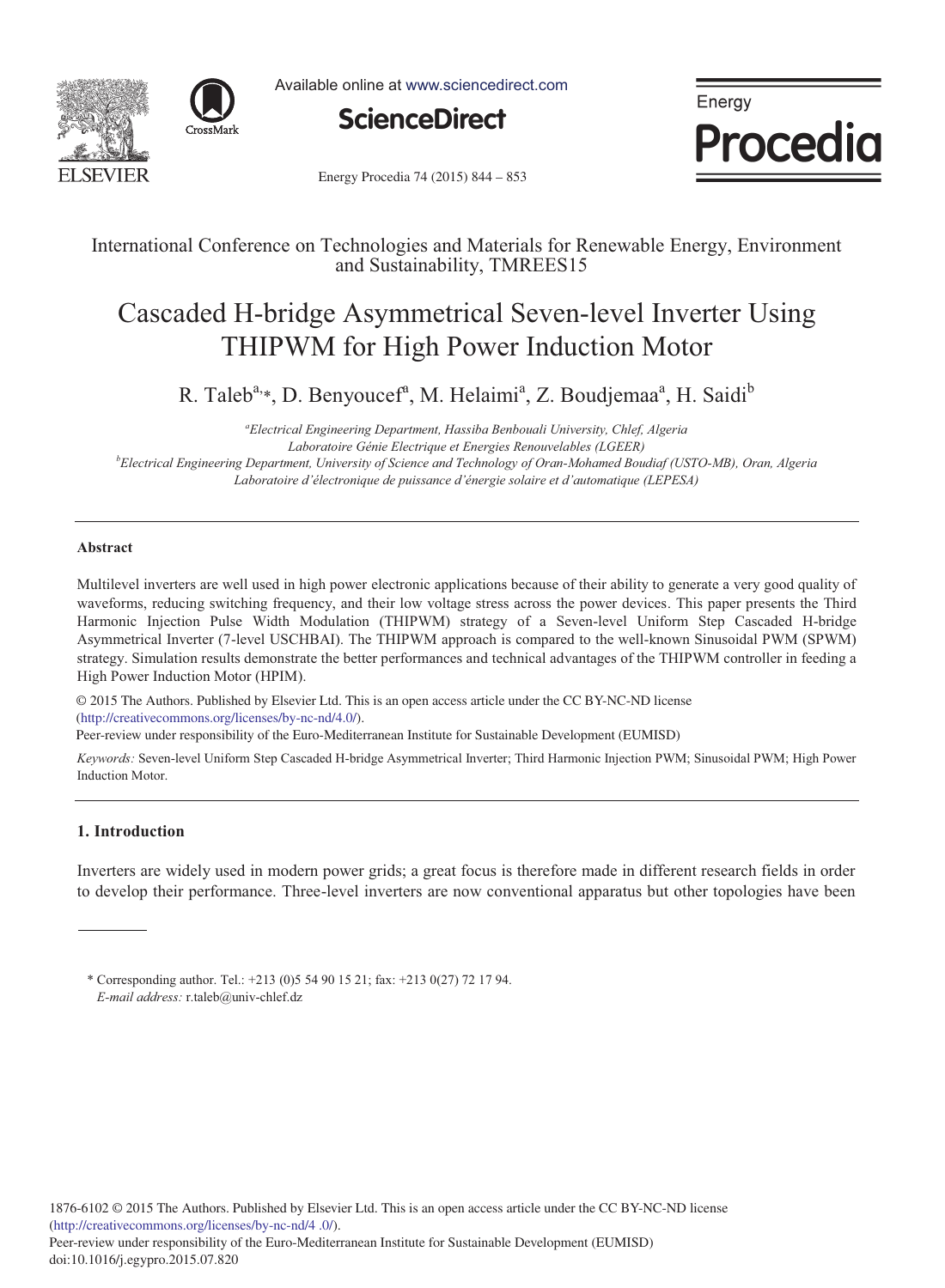attempted this last decade for different kinds of applications. Among them, Neutral Point Clamped (NPC) inverters, flying capacitors inverters also called imbricated cells, and series connected cells inverters called cascaded H-bridge inverters [1-3].

This paper is a study about a three-phase multilevel converter based on series connected single phase inverters (partial cells) in each phase. A multilevel converter with k partial inverters connected in serial is presented by Fig.1. In this configuration, each cell of rank  $j = 1...k$  is supplied by a dc-voltage source  $u_{dj}$ . It has been shown that feeding partial cells with unequal dc-voltages (asymmetric feeding) increases the number of levels of the generated output voltage without any supplemental complexity to the existing topology [4, 5]. These inverters are referred to as "Cascaded H-bridge Asymmetrical Multilevel Inverters" or CHBAMI.



Fig.1. Three-phase structure of a multilevel converter with *k* H-bridge inverters series connected per phase

Some applications such as active power filtering need inverters with high performances [6]. These performances are obtained if there are still any harmonics at the output voltages and currents. Different Pulse-Width Modulation (PWM) control-techniques have been proposed in order to reduce the residual harmonics at the output and to increase the performances of the inverters [7, 8]. The most popular one is probably the Sinusoidal PWM technique (SPWM) which shifts the harmonics to high frequencies by using high-frequency carriers [9, 10].

To minimize the Total Harmonic Distortion (THD), and to increase the maximum amplitude fundamental of the output voltage of the CHBAMI, we have applied the Third Harmonic Injection PWM strategy (THIPWM) [11-13]. In this study we compare the SPWM strategy and THIPWM strategy applied to the control of a Seven-level Uniform Step Cascaded H-bridge Asymmetrical Inverter (7-level USCHBAI). As well we compare the performances related to the association 7-level USCHBAI-HPIM for both strategies. Simulation results demonstrate the better performances and technical advantages of the THIPWM controller in feeding a high power induction motor.

#### **2. Uniform Step Cascaded H-bridge Asymmetrical Multilevel Inverter (USCHBAMI)**

Multilevel inverters generate at the ac-terminal several voltage levels as close as possible to the input signal. Fig. 2 for example illustrates the *N* voltage levels  $u_{s1}$ ,  $u_{s2}$ ... $u_{sN}$  composing a typical sinusoidal output voltage waveform. The output voltage step is defined by the difference between two consecutive voltages. A multilevel converter has a uniform or regular voltage step, if the steps *∆u* between all voltage levels are equal. In this case the step is equal to the smallest dc-voltage,  $u_{d1}$  [14]. This can be expressed by